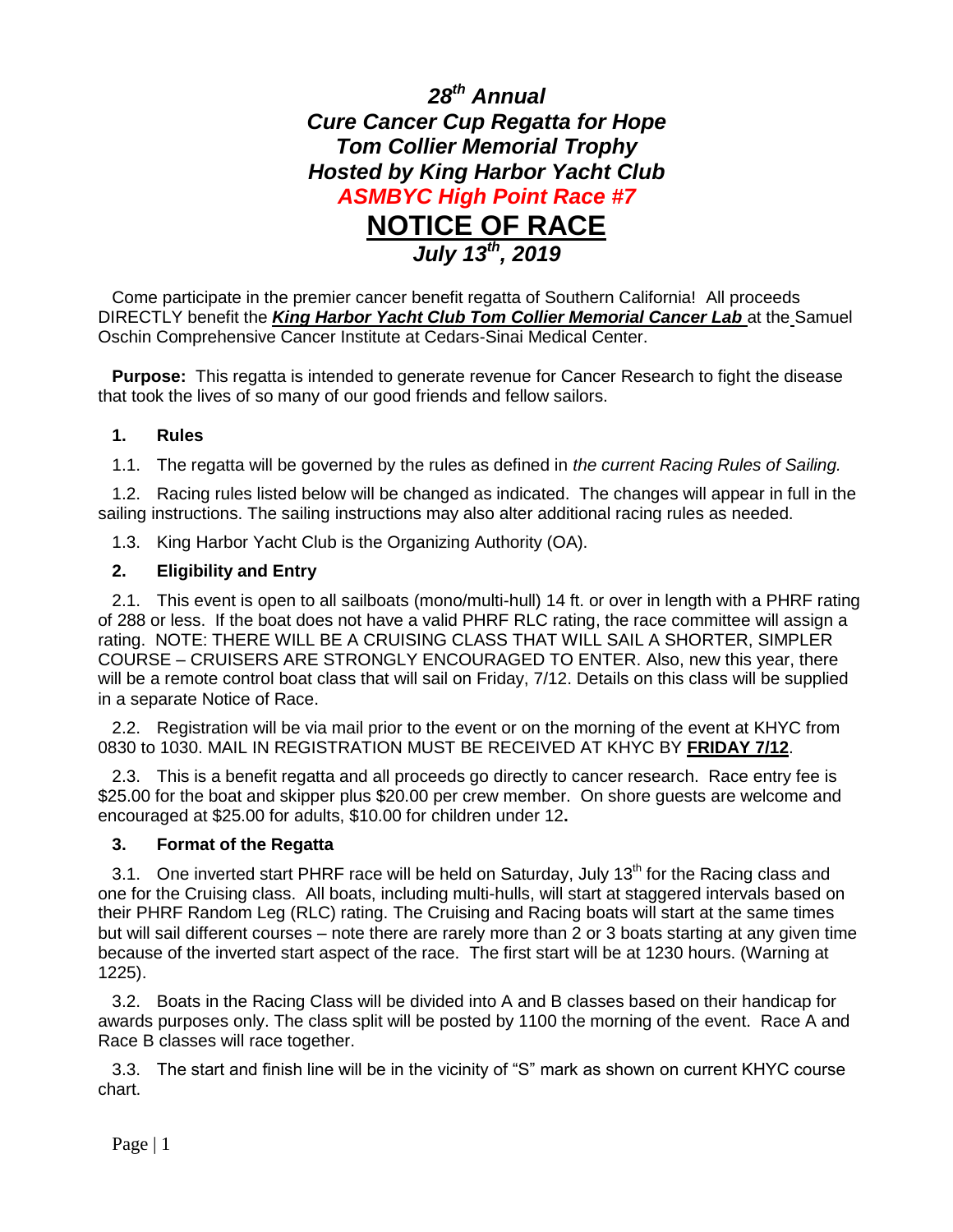## **4. Schedule of Events**

| $0830 - 1030$ | On-site registration and check-in                  |
|---------------|----------------------------------------------------|
| 1030          | Skipper's Meeting (Mandatory)                      |
| 1225          | Race Warning                                       |
| 1230          | First start – subsequent starts at 1 min intervals |
| 1500          | On-shore activities begin                          |

### **5. Sailing Instructions**

Preliminary sailing Instructions will be available online at [www.khyc.org](http://www.khyc.org/) and final official sailing instructions will be available onsite at check-in.

#### **6. The Course**

The course for both Race and Cruise Classes will be approximately 10 miles around buoys in the King Harbor area. Details will be included in the Sailing Instructions. The Cruise course will be designed for ease of sailing while the Race course will be as challenging as ever.

#### **7. Scoring**

This is an inverted start handicap event. As such boats will be scored in the order of finish. Scoring will be determined for overall position as well as for PHRF A, PHRF B, multihull, Cruising, and any individual class as long as 3 or more boats start in the class. **THE FIRST JUNIOR SKIPPER TO FINISH IN THE RACE CLASS UNDER 18 YEARS OF AGE ON THE DAY OF THE EVENT WILL BE SCORED AS THE WINNER OF THE NEIL ARMSTRONG PERPETUAL TROPHY.**

#### **8. Prizes**

Prizes will be given as follows:

Race Class Overall: 1st through  $5<sup>th</sup>$  – Overall winner will have his/her name inscribed on the Tom Collier Perpetual Trophy

PHRF A and/or B:  $1<sup>st</sup>$  if NOT already awarded an overall trophy.

Cruising Class: 1 trophy per 3 entries up to 5 trophies total.

Neil Armstrong Perpetual: 1<sup>st</sup> Junior Race Class skipper under 18 yrs of age day of the event Fleets with 3 or more boats starting:  $1<sup>st</sup>$ 

Multihulls: 1<sup>st</sup>

#### **9. On-shore activities**

All racers and on-shore guests are invited to attend. The activities include appetizers, sliders, brauts, no-host bar, silent and live auctions. A live band will play throughout the on-shore activities. FREE DOCKING WILL BE AVAILABLE AT KHYC DURING THE EVENT.

#### **10. Further Information**

For additional information please contact:

Regatta Chair: Tracey McMartin, (310) 962-0227 or [kelbo8@aol.com](mailto:kelbo8@aol.com)

KHYC Club Manager: Mike Hyler, (310) 376-2459 or [manager@khyc.org](mailto:manager@khyc.org)